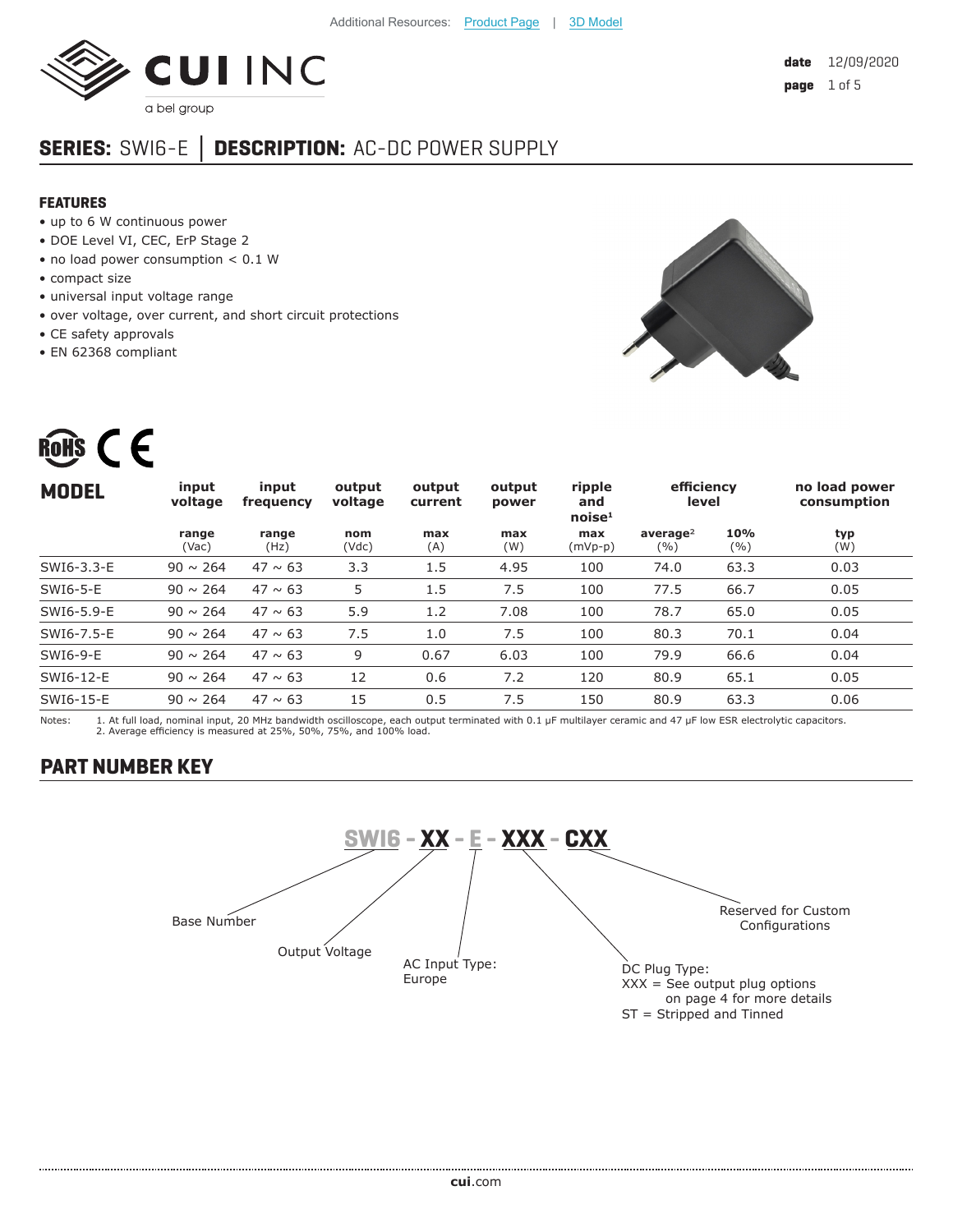### **INPUT**

| parameter                 | conditions/description                  | min | typ | max  | units |
|---------------------------|-----------------------------------------|-----|-----|------|-------|
| voltage                   |                                         | 90  |     | 264  | Vac   |
| frequency                 |                                         | 47  |     | 63   | Hz    |
| current                   |                                         |     |     | 0.19 | Α     |
| inrush current            | at 240 Vac, full load, 25°C, cold start |     |     | 60   |       |
| leakage current           |                                         |     |     | 0.25 | mA    |
| no load power consumption |                                         |     |     | 0.1  | W     |
| --------                  |                                         |     |     |      |       |

#### **OUTPUT**

| parameter    | conditions/description | min | tvn       | max | units |
|--------------|------------------------|-----|-----------|-----|-------|
| regulation   |                        |     | <b>__</b> |     | $\%$  |
| hold-up time | at full load           | ΤO  |           |     | ms    |

#### **PROTECTIONS**

| parameter                | conditions/description          | min | tvp | max | units |
|--------------------------|---------------------------------|-----|-----|-----|-------|
| over voltage protection  | output shut down                |     |     |     |       |
| over current protection  | output shut down, auto recovery |     |     |     |       |
| short circuit protection | output shut down, auto recovery |     |     |     |       |

# **SAFETY & COMPLIANCE**

| parameter            | conditions/description                | min     | typ   | max | units |
|----------------------|---------------------------------------|---------|-------|-----|-------|
| isolation voltage    | input to output at 10 mA for 1 minute |         | 3,000 |     | Vac   |
| isolation resistance | input to output at 500 Vdc            | 10      |       |     | MΩ    |
| safety approvals     | EN 62368                              |         |       |     |       |
| EMI/EMC              | CE                                    |         |       |     |       |
| <b>MTBF</b>          | as per Telcordia SR-332, 25°C         | 300,000 |       |     | hours |
| <b>RoHS</b>          | 2011/65/EU                            |         |       |     |       |

## **ENVIRONMENTAL**

| parameter             | conditions/description | min   | typ | max | units          |
|-----------------------|------------------------|-------|-----|-----|----------------|
| operating temperature |                        |       |     | 40  | $\circ$        |
| storage temperature   |                        | $-20$ |     | 60  | $\circ$ $\cap$ |
| operating humidity    | non-condensing         | 20    |     | 80  | $\frac{0}{0}$  |
| storage humidity      | non-condensing         | 10    |     | 90  | $\frac{0}{0}$  |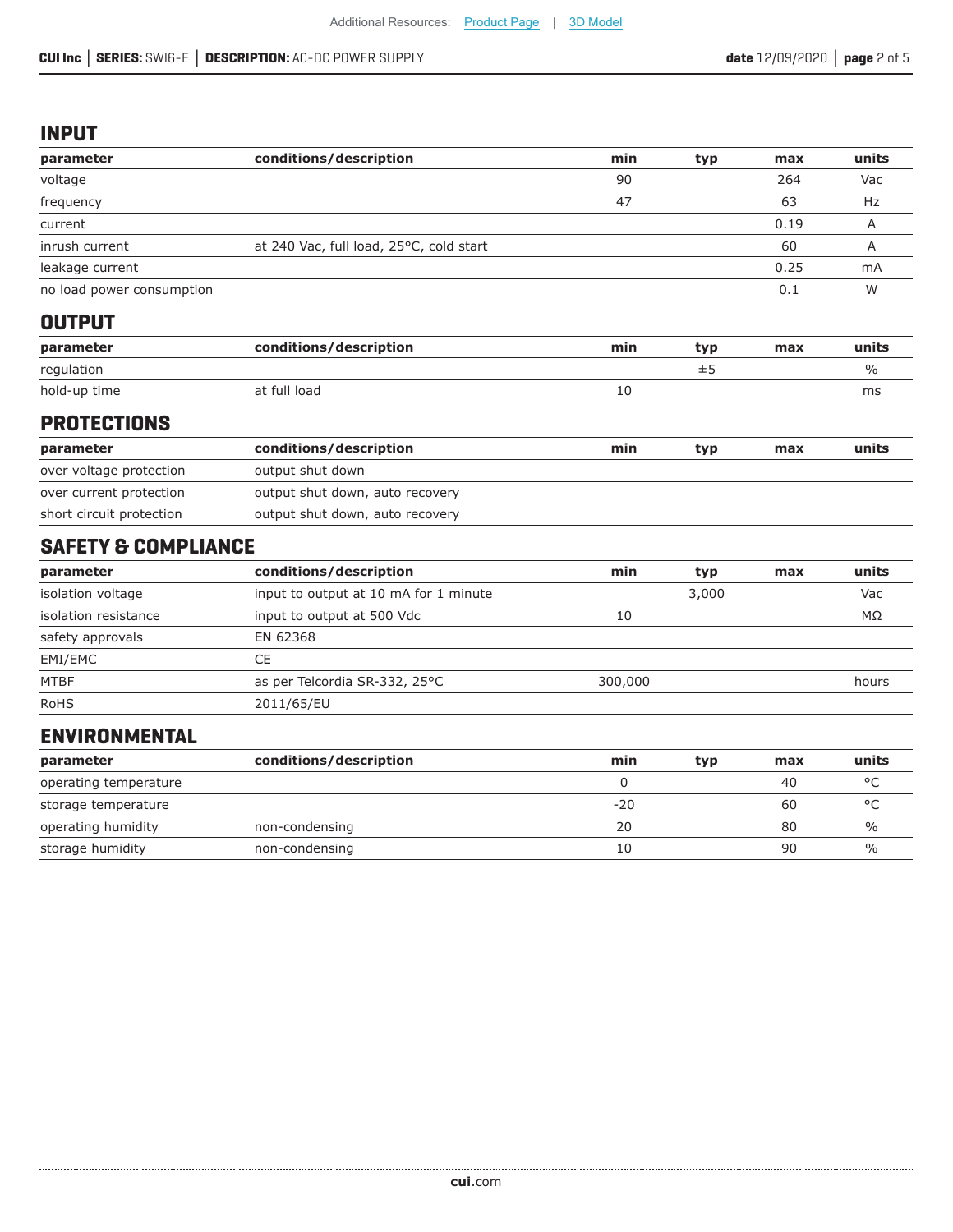### **MECHANICAL**

| parameter  | conditions/description   | min | tvp | max | units |
|------------|--------------------------|-----|-----|-----|-------|
| dimensions | $56 \times 28 \times 60$ |     |     |     | mm    |
| inlet plug | Europe                   |     |     |     |       |
| weight     |                          |     | 96  |     |       |
|            |                          |     |     |     |       |

### **MECHANICAL DRAWING**

units: mm



### **DC CORD**

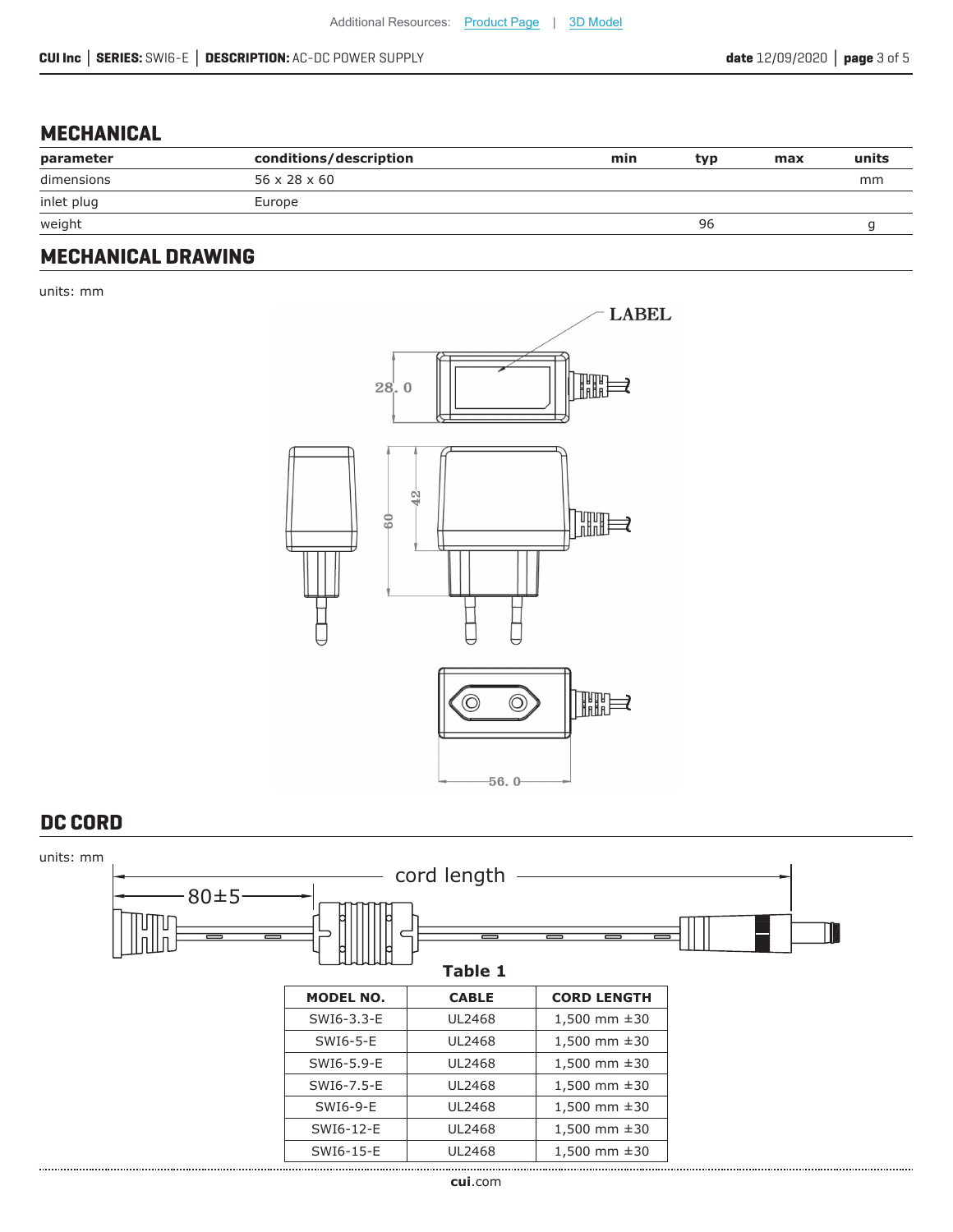### **OUTPUT PLUG OPTIONS**



\*Contact CUI for additional plug options

......................